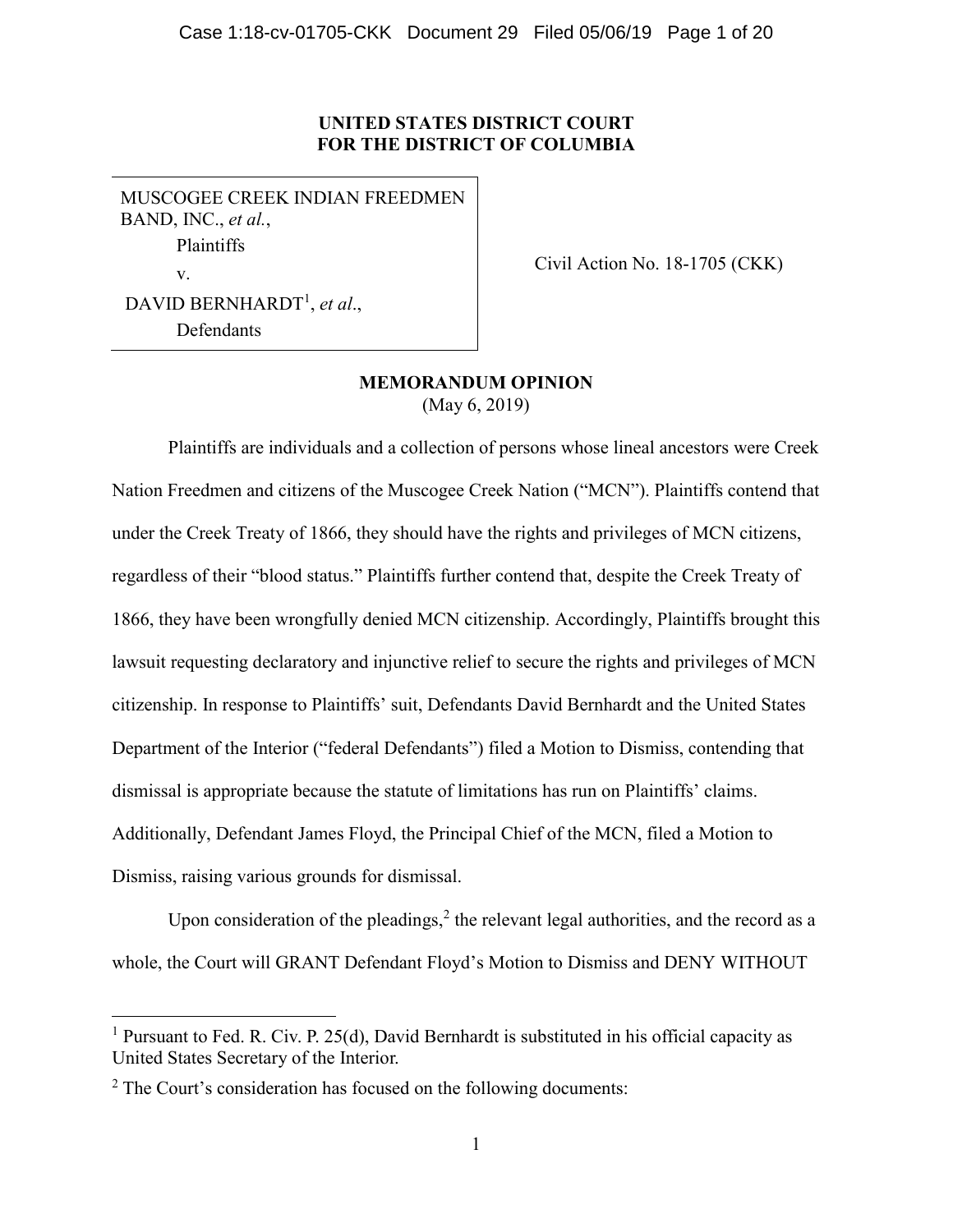PREJUDICE federal Defendants' Motion to Dismiss. The Court finds that Plaintiffs have failed to exhaust their tribal remedies. Plaintiffs do not allege that they ever applied for citizenship and were denied citizenship by the MCN. Accordingly, the Court will DISMISS WITHOUT PREJUDICE Plaintiffs' Complaint in order to allow Plaintiffs to exhaust their tribal remedies.

# **I. BACKGROUND**

The Court concludes that Plaintiffs' Complaint should be dismissed without prejudice

based on Plaintiffs' failure to exhaust their tribal remedies by applying for citizenship and

appealing any adverse determinations. Accordingly, the Court's explanation of the factual

background will focus on the details relevant to the discussion of this issue.

 $\overline{a}$ 

In 1866, the MCN and the United States executed a treaty which provided that:

[I]nasmuch as there are among the Creek many persons of African descent…it is stipulated that hereafter these persons, lawfully residing in said Creek country, under their laws and usages, or who have been thus residing in said country, and may return within one year from the ratification of this treaty, and their descendants and such others of the same race as may be permitted by the laws of said Nation to settle within the limits of the jurisdiction of the Creek Nation as citizens [thereof], shall have and enjoy all the rights and privileges of native citizens, including an equal interest in the soil and national funds; and the laws of said Nation shall be equally binding upon and give equal protection to all such persons

- Pls.' Opp'n to the Fed. Defs.' Mot. to Dismiss ("Pls.' Opp'n to Fed. Defs."), ECF No. 23;
- Reply Mem. in Support of Fed. Defs.' Mot. to Dismiss ("Fed. Defs.' Reply"), ECF No. 26;
- Def. James Floyd's Mot. to Dismiss Pls.' Am. Compl. ("Def. Floyd's Mot."), ECF No. 21;
- Pls.' Opp'n to Principal Chief Floyd's Mot. to Dismiss ("Pls.' Opp'n to Def. Floyd"), ECF No. 25; and
- Def. James Floyd's Reply in Support of Mot. to Dismiss Pls.' Am. Compl. ("Def. Floyd's Reply"), ECF No. 27.

In an exercise of its discretion, the Court finds that holding oral argument in this action would not be of assistance in rendering a decision. *See* LCvR 7(f).

<sup>•</sup> Mem. of Points and Authorities in Support of Fed. Defs.' Mot. to Dismiss ("Fed. Defs.' Mot."), ECF No. 20-1;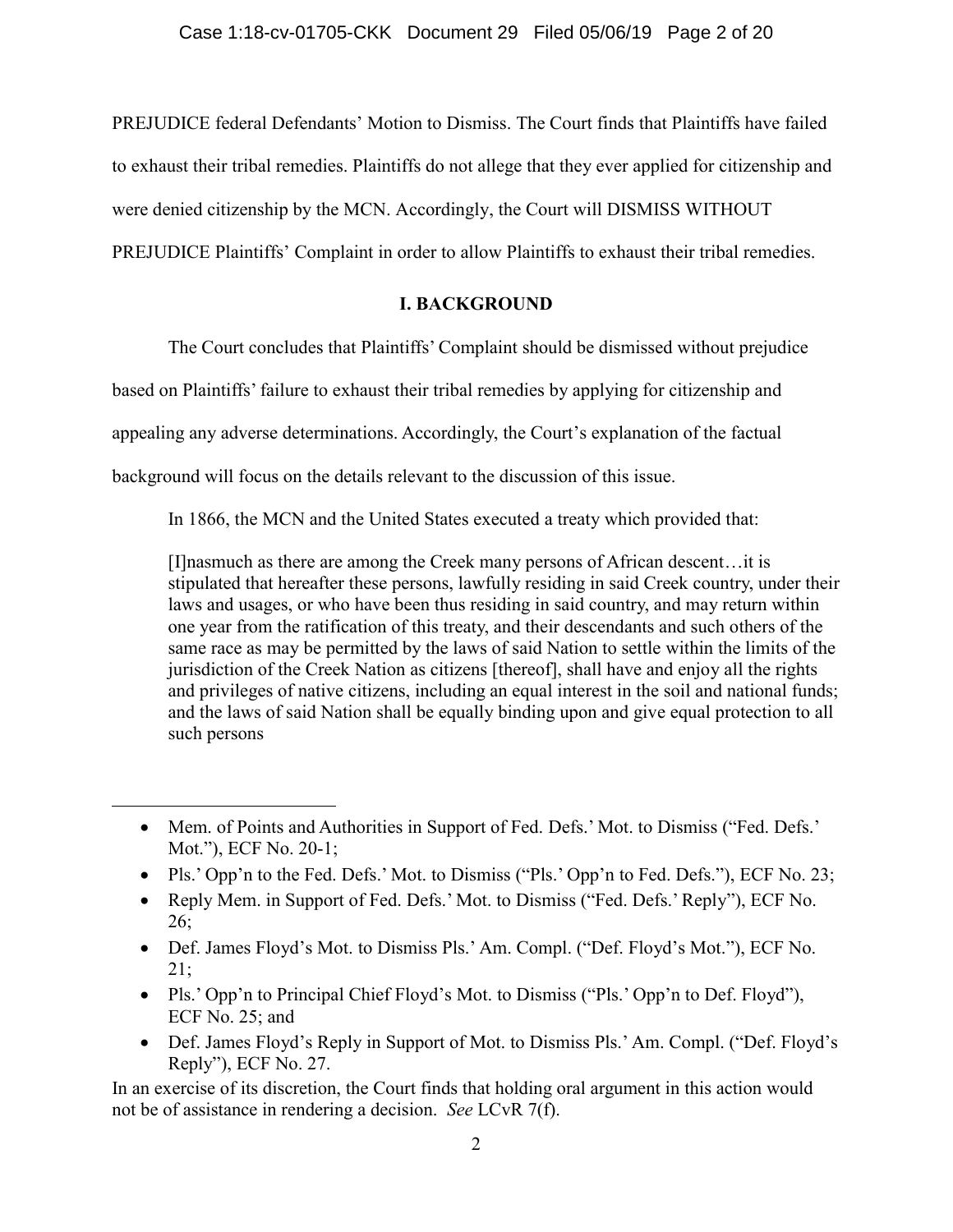#### Case 1:18-cv-01705-CKK Document 29 Filed 05/06/19 Page 3 of 20

Am. Compl., ECF No. 12, ¶ 38 (quoting Treaty of 1988, Art. 2). In 1887, Congress passed the Dawes Act of 1887. Pursuant to the Dawes Act as well as other acts of Congress, the MCN created the "Dawes Rolls," which were citizenship lists dividing members into the "Creek Nation Creek Roll," allegedly comprised of Creek citizens with Creek blood and the "Creek Nation Freedmen Roll," allegedly comprised of Creek citizens who were formerly enslaved and devoid of Creek blood. *Id.* at ¶¶ 44-50. The Dawes Rolls closed in 1907. *Id.* at ¶ 51.

In 1975, the MCN submitted a draft constitution to the United States Department of the Interior ("DOI") which "(1) stripped individuals on the 1906 Creek Freedmen Rolls and their then-living lineal descendants of their MCN citizenship; and (2) prevented the unborn lineal descendants of individuals who were enrolled on the 1906 Creek Freedmen Rolls from becoming citizens of MCN." *Id.* at ¶ 52. In 1979, the DOI approved the MCN constitution, and the MCN held an election formally adopting the new constitution. *Id.* at  $\P$  56-57. Under the new constitution, ratified by the DOI, Freedmen descendants were not entitled to MCN citizenship and were not recognized as citizens of the MCN. *Id.* at ¶ 60.

Plaintiffs allege that between 1979 and today eligible Freedmen descendants have been summarily denied citizenship. *Id.* at ¶ 63. Plaintiffs specifically allege that between 1983 and 2003, the MCN Citizenship Board repeatedly denied the applications of two Freedmen descendants who are not parties in this lawsuit, Fred Johnson and Ron Graham. *Id.* at ¶ 64. Mr. Johnson and Mr. Graham appealed their denials to the MCN District Court. In 2006, the MCN District Court found that the Citizenship Board had not followed MCN law mandating that the Board process Mr. Johnson's and Mr. Graham's citizenship applications. *Id.* at ¶ 69. Despite the court order, Plaintiffs contend that the MCN Citizenship Board still refused to process the applications. And, in 2007, the MCN Supreme Court reversed the MCN District Court decision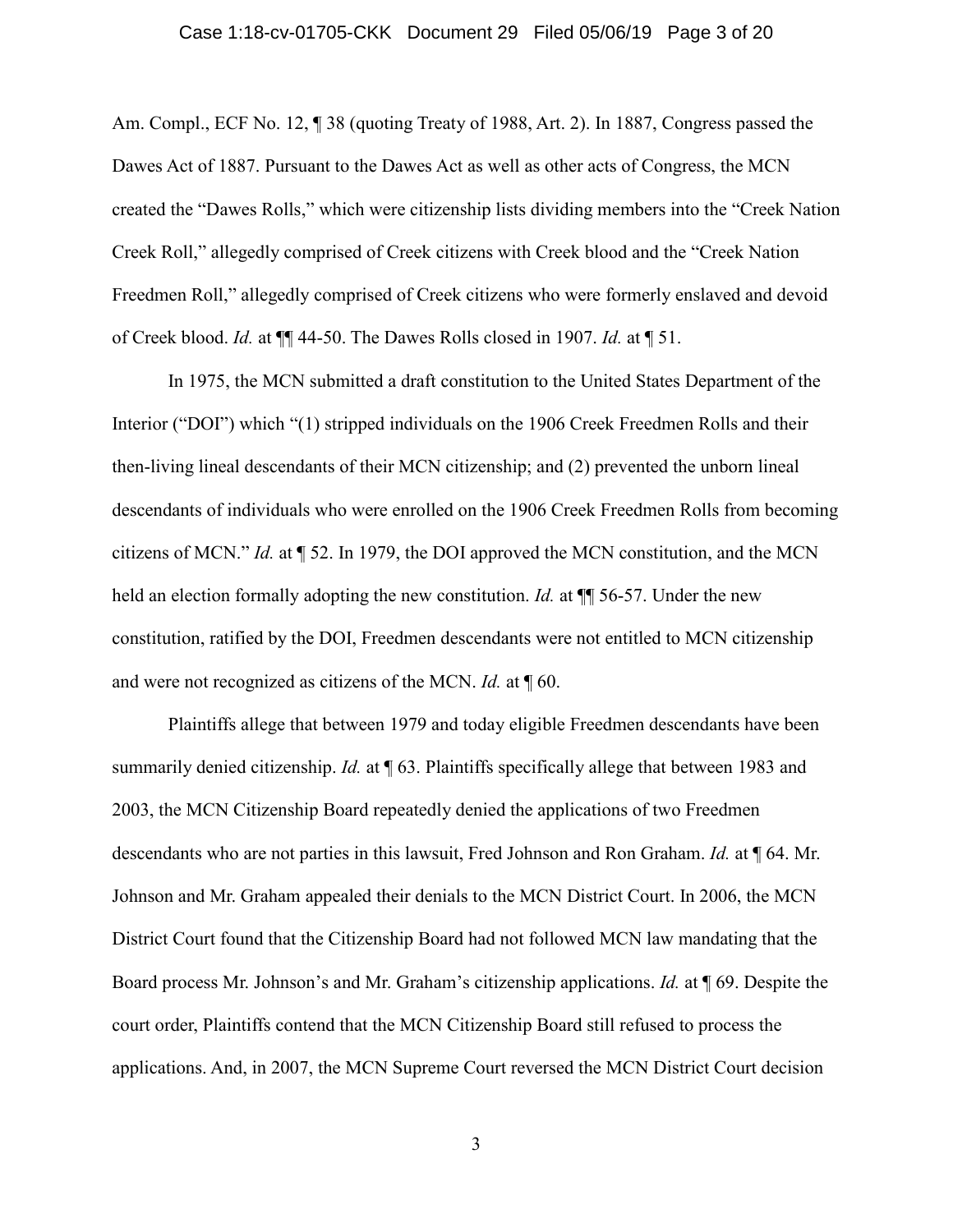### Case 1:18-cv-01705-CKK Document 29 Filed 05/06/19 Page 4 of 20

but did not rule on the validity of the citizenship provisions in the Treaty of 1866. *Id.* at ¶ 70. Plaintiffs do not provide any other examples of Freedmen descendants who were denied citizenship, and Plaintiffs do not allege that they have ever applied for MCN citizenship and been denied.

Plaintiffs argue that Defendants violated the Treaty of 1866 when the DOI approved and the MCN passed the 1979 constitution excluding Freedmen descendants from tribal citizenship. *Id.* at  $\P$  73. Plaintiffs further argue that Defendants have continually violated the Treaty of 1866 from 1979 until the current day. Plaintiffs contend that the MCN has violated the treaty by excluding Plaintiffs from elections and other tribal activities. Plaintiffs further contend that federal Defendants have violated the treaty by approving tribal elections and by providing funding for the MCN, despite the exclusion of Plaintiffs. *Id.* at ¶¶ 74-76.

On July 20, 2018, Plaintiffs filed this lawsuit requesting declaratory and injunctive relief providing Plaintiffs and other Freedmen descendants with the full rights and privileges of MCN citizenship. Both federal Defendants and Defendant Floyd have filed Motions to Dismiss, citing numerous grounds for dismissal.

#### **II. LEGAL STANDARD**

Defendants move to dismiss Plaintiffs' Complaint on various grounds. For reasons explained below, the Court finds that Defendant Floyd's request for dismissal on exhaustion grounds is dispositive. As such, the Court will focus on that standard for dismissal. Because the exhaustion of tribal remedies is a matter of judicial comity rather than a jurisdictional bar to suit, motions to dismiss for failure to exhaust trial remedies are considered under Federal Rule of Civil Procedure 12(b)(6). *Nat'l Farmers Union Ins. Cos. v. Crow Tribe of Indians*, 471 U.S. 845, 856 (explaining that comity requires tribal exhaustion).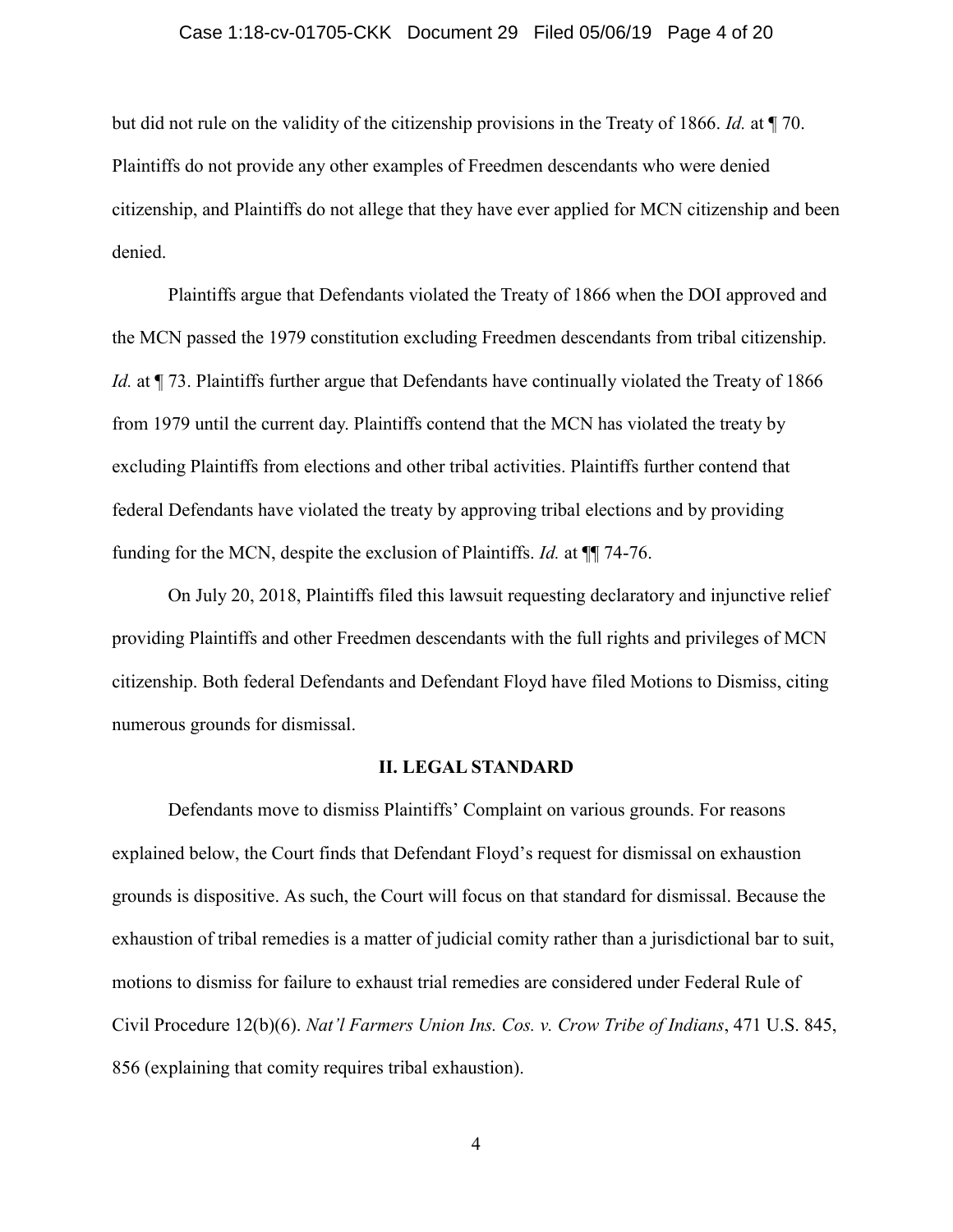#### Case 1:18-cv-01705-CKK Document 29 Filed 05/06/19 Page 5 of 20

Pursuant to Rule 12(b)(6), a party may move to dismiss a complaint on the grounds that it "fail[s] to state a claim upon which relief can be granted." Fed. R. Civ. P.  $12(b)(6)$ . "[A] complaint [does not] suffice if it tenders 'naked assertion[s]' devoid of 'further factual enhancement.'" *Ashcroft v. Iqbal*, 556 U.S. 662, 678 (2009) (quoting *Bell Atl. Corp. v. Twombly*, 550 U.S. 544, 557 (2007)). Rather, a complaint must contain sufficient factual allegations that, if accepted as true, "state a claim to relief that is plausible on its face." *Twombly*, 550 U.S. at 570. "A claim has facial plausibility when the plaintiff pleads factual content that allows the court to draw the reasonable inference that the defendant is liable for the misconduct alleged." *Iqbal*, 556 U.S. at 678.

#### **III. DISCUSSION**

Federal Defendants and Defendant Floyd present many arguments as to why this case should be dismissed. However, the Court finds that Defendant Floyd's argument as to Plaintiffs' failure to exhaust their tribal remedies is dispositive. Accordingly, the Court's Memorandum Opinion will address only that issue.

Defendant Floyd argues that this case should be dismissed as Plaintiffs failed to allege that they have exhausted their tribal remedies. In their Complaint, Plaintiffs make the conclusory allegation that they have been denied enrollment in the tribe. Am. Compl., ECF No. 12, ¶¶ 4-6, 8-10. Plaintiffs' denial of enrollment could be based on the mere presence of a "blood status" requirement in the MCN constitution. And, nowhere in their Complaint do Plaintiffs allege that they actually applied for enrollment in the tribe. In their Opposition to Defendant Floyd's Motion to Dismiss, Plaintiffs summarily state that "[b]etween 1979 and the present, Creek Freedmen and their descendants, including Plaintiffs, have applied for citizenship in the MCN." Pls.' Opp'n to Def. Floyd, ECF No. 25, 5. Plaintiffs cannot now amend their Complaint by way of an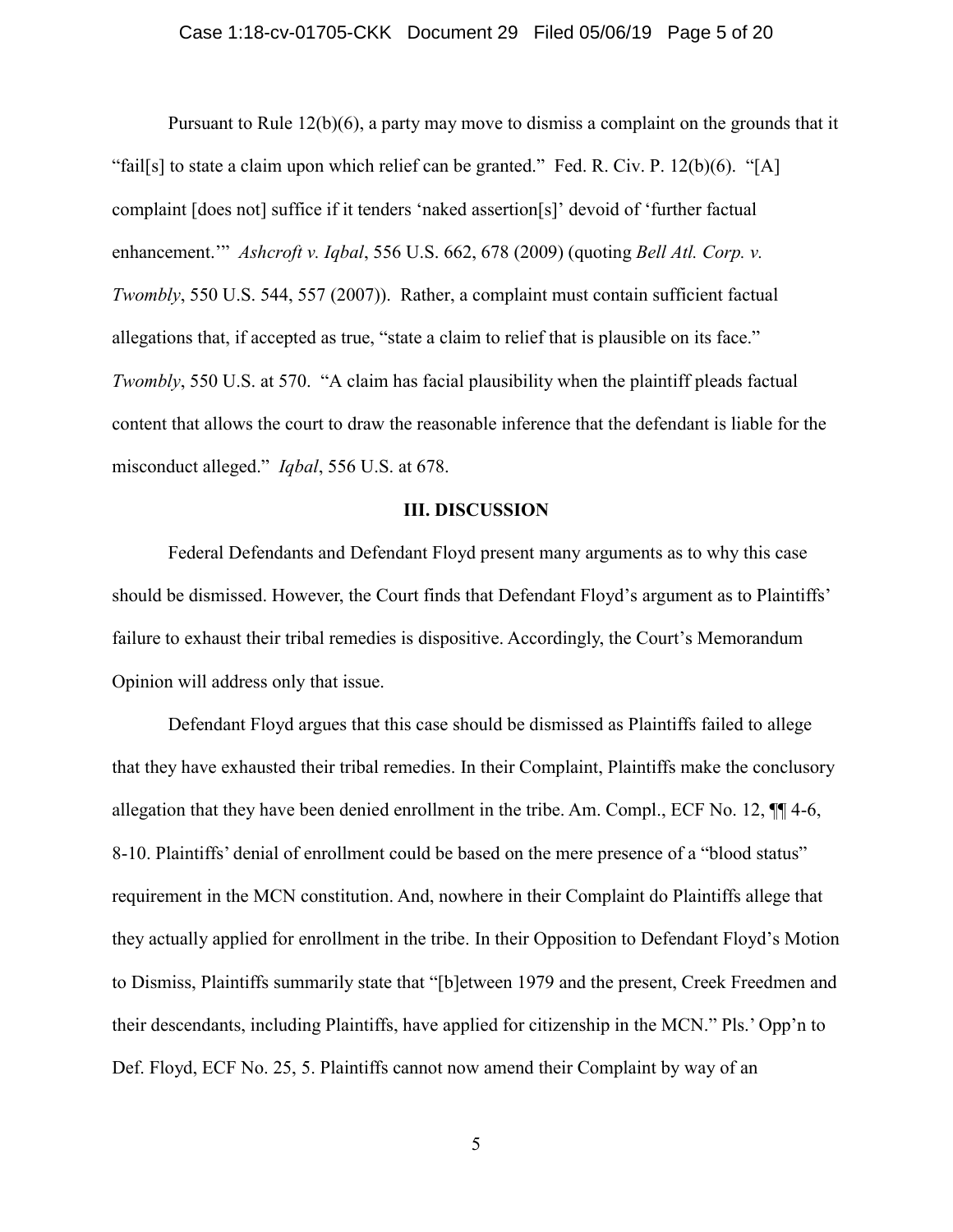### Case 1:18-cv-01705-CKK Document 29 Filed 05/06/19 Page 6 of 20

Opposition to a Motion to Dismiss. *Kingman Park Civic Ass'n v. Gray*, 27 F. Supp. 3d 142, 165 n.10 (D.D.C. 2014) (explaining that "it is well settled law that a plaintiff cannot amend its complaint by the briefs in opposition to a motion to dismiss"). Moreover, even if the Court were to consider Plaintiffs' Opposition, Plaintiffs do not provide any details about their applications for citizenship such as which Plaintiffs have applied and whether or not Plaintiffs appealed any denials of citizenship. Plaintiffs' conclusory statement, made in an Opposition to a Motion to Dismiss, is insufficient to allege exhaustion of remedies.

Seemingly acknowledging their failure to allege exhaustion, in making their arguments against dismissal, Plaintiffs also do not contend that they actually applied for enrollment in the tribe and were denied. Instead, Plaintiffs make two arguments as to why this case should not be dismissed for failure to exhaust. First, Plaintiffs contend that they were not required to exhaust their tribal remedies because the tribal court does not have jurisdiction over federal Defendants. Second, Plaintiffs contend that exhaustion should be excused because exhaustion of tribal remedies would be futile. The Court will address each argument in turn.

When a tribal court has jurisdiction over a claim, a plaintiff must exhaust tribal remedies prior to bringing suit in federal court. *See Nat'l Farmers Union*, 471 U.S. at 857 (holding that "[u]ntil petitioners have exhausted the remedies available to them in the Tribal Court system, it would be premature for a federal court to consider any relief" (internal citation omitted)). There are multiple reasons that courts require tribal exhaustion. First, tribal exhaustion promotes the "orderly administration of justice." *Id.* at 856-57. Second, tribal exhaustion allows federal courts to obtain tribal "expertise" in tribal matters. *Id.* Third, requiring that plaintiffs first seek remedies through the tribal system furthers the congressional "policy of supporting tribal self-government and self-determination." *Id.*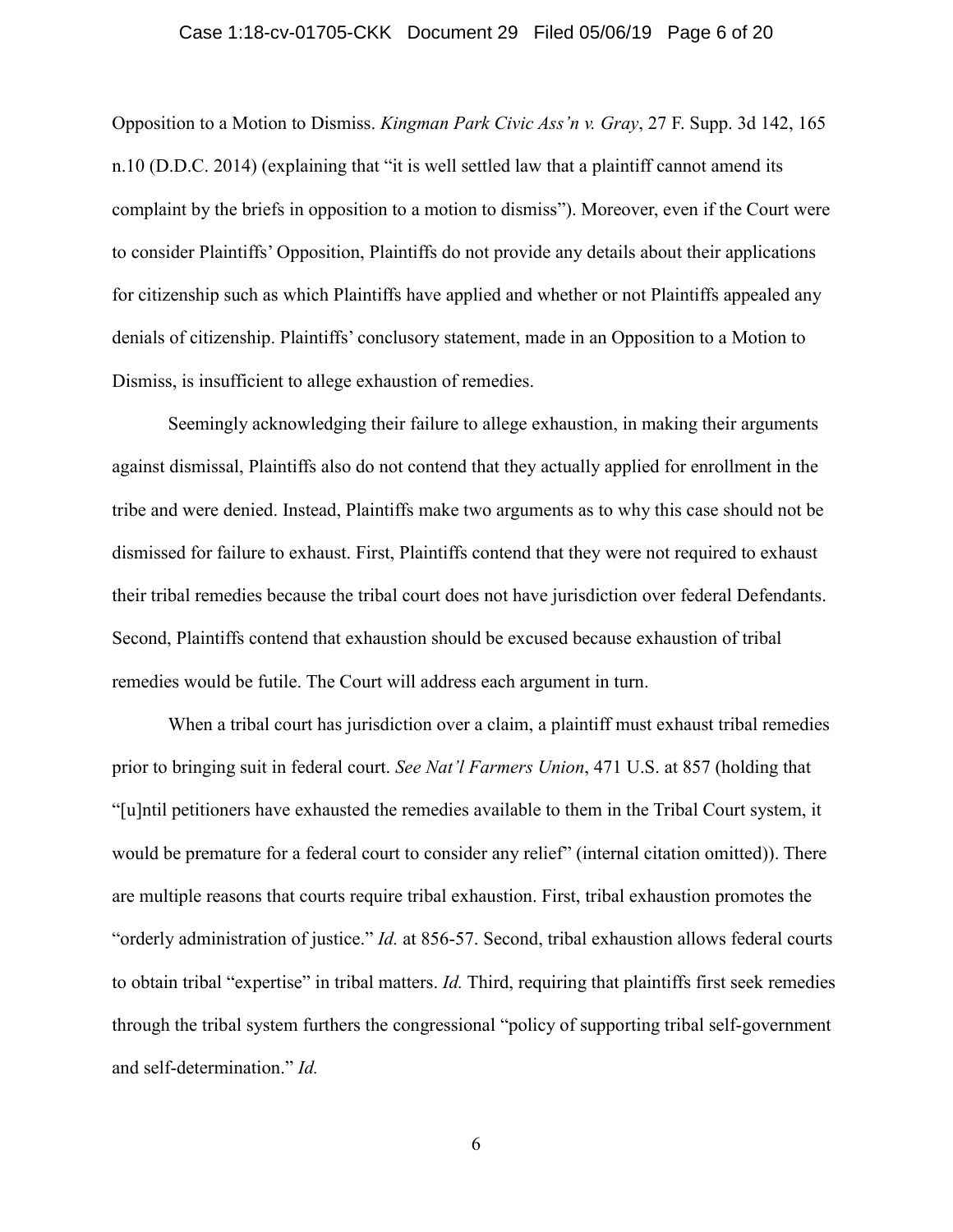### Case 1:18-cv-01705-CKK Document 29 Filed 05/06/19 Page 7 of 20

The Court finds that these first two factors weigh in favor of requiring tribal exhaustion in this case. The orderly administration of justice in the federal court will be served by permitting a full factual record to be developed through the tribal administrative and judicial processes. Moreover, Plaintiffs' pursuit of citizenship through the tribal process will provide the Court with valuable information. On the one hand, exhaustion will provide the tribal administration and courts the opportunity to accept Plaintiffs' citizenship applications, thereby avoiding the need for federal courts to wade into the murky issue of tribal citizenship. On the other hand, if Plaintiffs are denied citizenship, tribal exhaustion will provide the tribal administration and courts with the opportunity to explain precisely why they refuse to grant citizenship. The benefit of tribal expertise in matters of tribal citizenship will assist the federal court in making its subsequent citizenship determination. Additionally, by providing a ground or grounds for denying citizenship, the federal court will better be able to narrow the issues and target its ruling.

The Court similarly finds that the third factor weighs in favor of requiring tribal exhaustion. Requiring tribal exhaustion to promote tribal self-governance is particularly appropriate here, where the issue before the Court concerns tribal membership. A tribe's authority to determine its own membership is an important component of tribal self-governance and independent sovereignty. *See Iowa Mutual Ins. Co. v. LaPlante*, 480 U.S. 9, 14 (1987) ("encouraging tribal self-government ... reflects the fact that Indian tribes retain attributes of sovereignty over both their members and their territory" (internal quotation marks omitted)); *Santa Clara Pueblo v. Martinez*, 436 U.S. 49, 72 n.32 (1978) ("A tribe's right to define its own membership for tribal purposes has long been recognized as central to its existence as an independent political community."). Because the composition of a tribe's membership is fundamental to its self-governance and sovereignty, federal courts have recognized that questions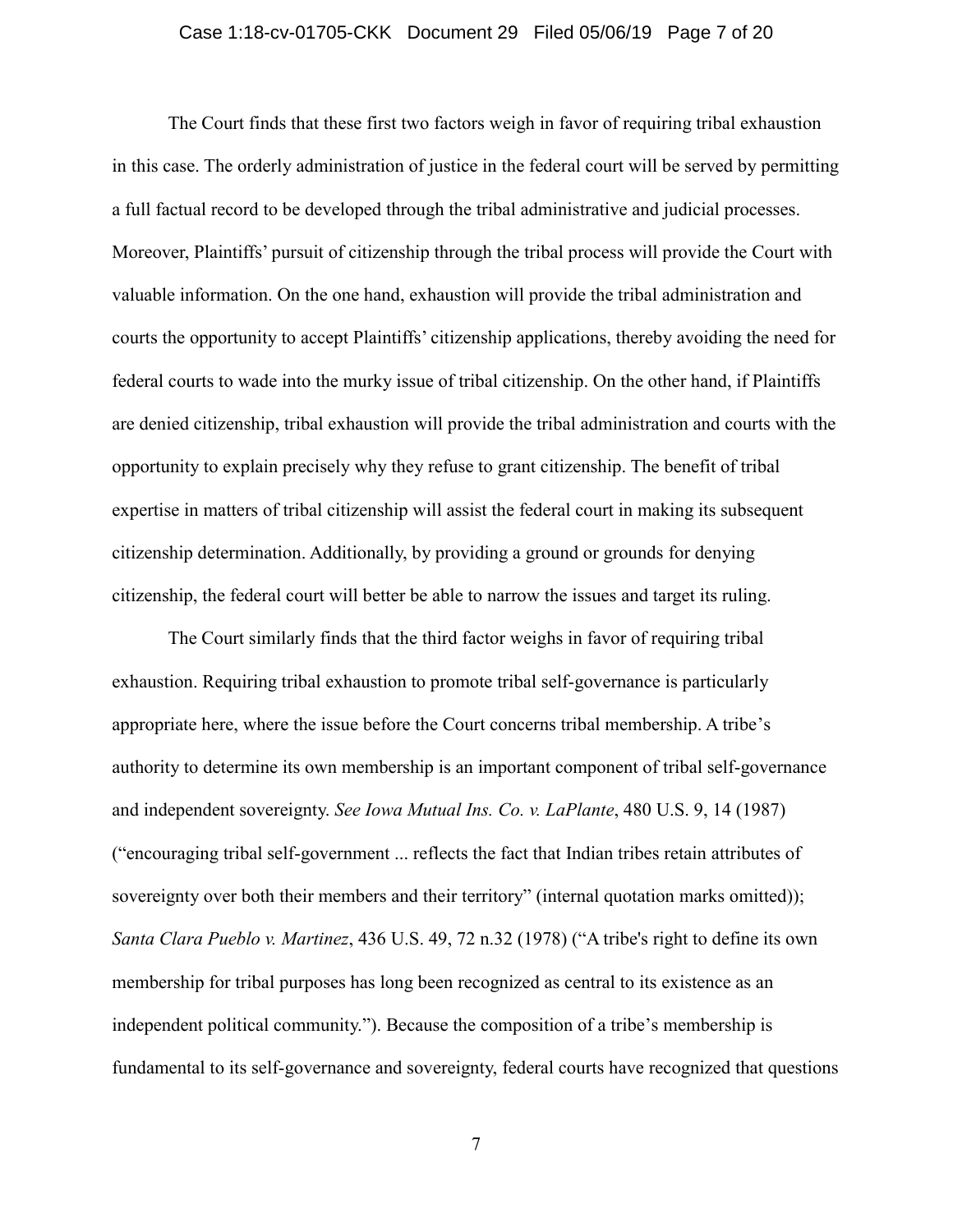#### Case 1:18-cv-01705-CKK Document 29 Filed 05/06/19 Page 8 of 20

of tribal membership should be exhausted before they are brought in federal court. *See, e.g., Jeffredo v. Macarro*, 599 F.3d 913, 921 (9th Cir. 2010) (refusing to consider the plaintiffs' claims for exclusion and eviction from the reservation because the plaintiffs had not exhausted their tribal remedies); *Smith v. Babbitt*, 875 F. supp. 1353, 1366-67 (D. Minn. 1995), *aff'd*, 100 F.3d 556 (8th Cir. 1996) (explaining that, even if the court had jurisdiction over the plaintiffs' claims pertaining to membership, it would not hear them because the plaintiffs had not exhausted their tribal remedies). Because the Court finds that decisions on tribal membership are an important part of self-governance, the Court concludes that Plaintiffs should exhaust their tribal remedies before bringing citizenship claims in federal court.

"There are four recognized exceptions to the general rule that exhaustion of tribal remedies is required: (1) when assertion of tribal jurisdiction is to harass or is in bad faith; (2) when 'the action is patently violative of express jurisdictional prohibitions;' (3) 'where exhaustion would be futile because of the lack of an adequate opportunity to challenge the court's jurisdiction;' and, (4) when tribal jurisdiction serves no other purpose than delay." *LECG, LLC v. Seneca Nation of Indians*, 518 F. Supp. 2d 274, 277 (D.D.C. 2007) (citing *Strate v. A-1 Contractors*, 520 U.S. 438, 459 n.14 (1997) (formulating the fourth exception) and *Nat'l Farmers Union*, 471 U.S. at 857 n.21 (setting out the first three exceptions)). Plaintiffs argue that tribal exhaustion should not be required in this case under exceptions two and four. First, Plaintiffs contend that tribal exhaustion should not be required because the tribal courts cannot exercise jurisdiction over the two federal Defendants. Second, Plaintiffs contend that tribal exhaustion should not be required because seeking relief through the MCN's administrative and judicial systems would be futile. The Court disagrees.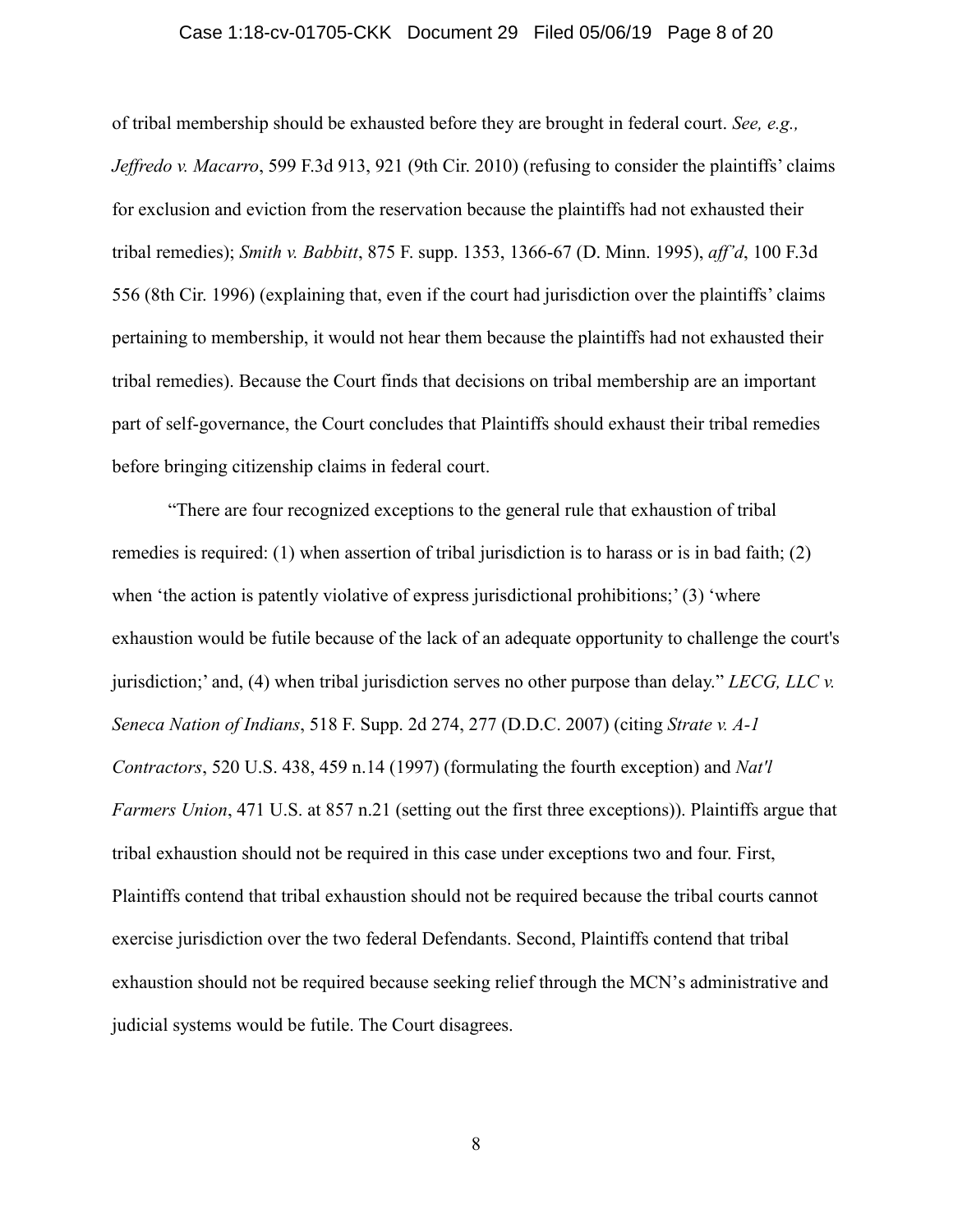## **A. Tribal Jurisdiction Over Federal Defendants**

First, Plaintiffs argue that they were not required to exhaust their tribal remedies because the tribal court does not have jurisdiction over federal Defendants. Plaintiffs are correct that federal Defendants could not be sued in tribal court. However, Plaintiffs have also sued Defendant Floyd, over whom the tribal court does have jurisdiction. And, under the doctrine of tribal exhaustion, the presence of federal Defendants in this lawsuit does not obviate Plaintiffs' obligation to first seek administrative and judicial remedies in tribal forums for redress of their alleged injuries—denial of enrollment in the tribe.

Plaintiffs cite two cases in which courts did not require the exhaustion of tribal remedies due to the presence of federal defendants in the lawsuit. Both are distinguishable.

First, Plaintiffs cite *Vann v. Kempthorne*. 467 F. Supp. 2d 56 (D.D.C. 2006), *overturned on other grounds*, 534 F.3d 741 (D.C. Cir. 2008). In *Vann*, the court was deciding whether or not to allow the plaintiffs leave to amend their complaint in order to add the Cherokee Nation and its officials as defendants. The Cherokee Nation argued that amendment would be futile because the plaintiffs had failed to exhaust their tribal remedies. 467 F. Supp. 2d at 73. The court acknowledged that "a federal court may not entertain a civil action within the jurisdiction of tribal forums until the plaintiff has exhausted his or her available remedies in tribal courts." *Id.* But, the court went on to conclude that because the plaintiffs "asserted a cause of action against the Secretary under the APA which is only cognizable in federal courts" exhaustion was not required as the plaintiffs' "claim against the Secretary [could not] be heard in tribal courts." *Id.*

The Court finds that *Vann* is distinguishable from the case currently before the Court. In *Vann*, at the time that the court was deciding whether or not tribal exhaustion was necessary, the lawsuit was against only a federal defendant. The Cherokee Nation had been granted limited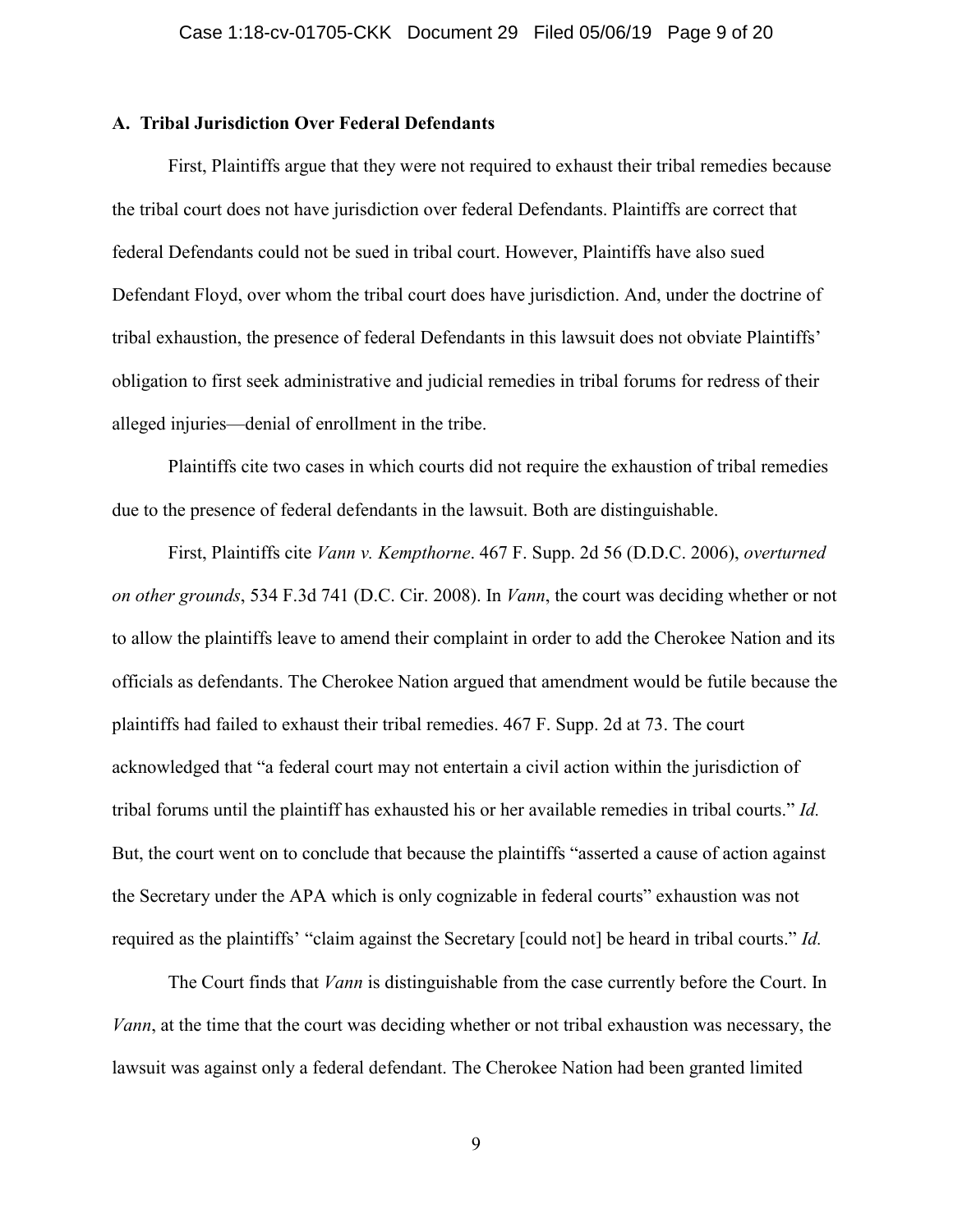### Case 1:18-cv-01705-CKK Document 29 Filed 05/06/19 Page 10 of 20

intervention for the purposes of challenging jurisdiction but was not yet included as a defendant. *Id.* at 59-60. As such, at the time of the decision, there were no defendants in the lawsuit against whom tribal courts could exercise jurisdiction. Here, Plaintiffs have sued the chief of the tribe, against whom tribal courts exercise jurisdiction, in addition to federal Defendants. Accordingly, unlike in *Vann*, in this case, there are Defendants against whom Plaintiffs could bring suit in a tribal court.

Additionally, *Vann* is distinguishable from the Court's case based on the nature of relief sought. In *Vann*, the plaintiffs were descendants of Cherokee Freedmen who had been prevented from participating in a 2003 election. The plaintiffs requested a court order declaring the 2003 election invalid and enjoining the Secretary from recognizing the results of elections until the plaintiffs were permitted to vote. *Id.* at 60. Accordingly, the nature of relief requested by the plaintiffs, as set out by the court, was the sort that could be given only by the Secretary, not by a tribal court. Conversely, here, Plaintiffs request, in part, an order declaring that "Creek Freedmen Descendants are Creek citizens." Am. Compl., ECF No. 12, Prayer for Relief. This relief could potentially be granted through the tribal administrative and judicial process if plaintiffs applied for tribal citizenship. Accordingly, unlike in *Vann*, a tribal court would have jurisdiction over Plaintiff's request for relief. For these reasons, the Court is not persuaded that *Vann* is applicable. Finally, the Court notes that *Vann* was decided by a district court and is thus not controlling on this Court.

Plaintiffs also cite *United States v. Yakima Tribal Court*, 806 F.2d 853 (9th Cir. 1986). In *Yakima Tribal Court*, Native American plaintiffs won a restraining order in tribal court preventing federal officials from relocating an irrigation canal on their land. 806 F.2d at 855. The United States then sued in federal court. The district court voided the tribal court's order, finding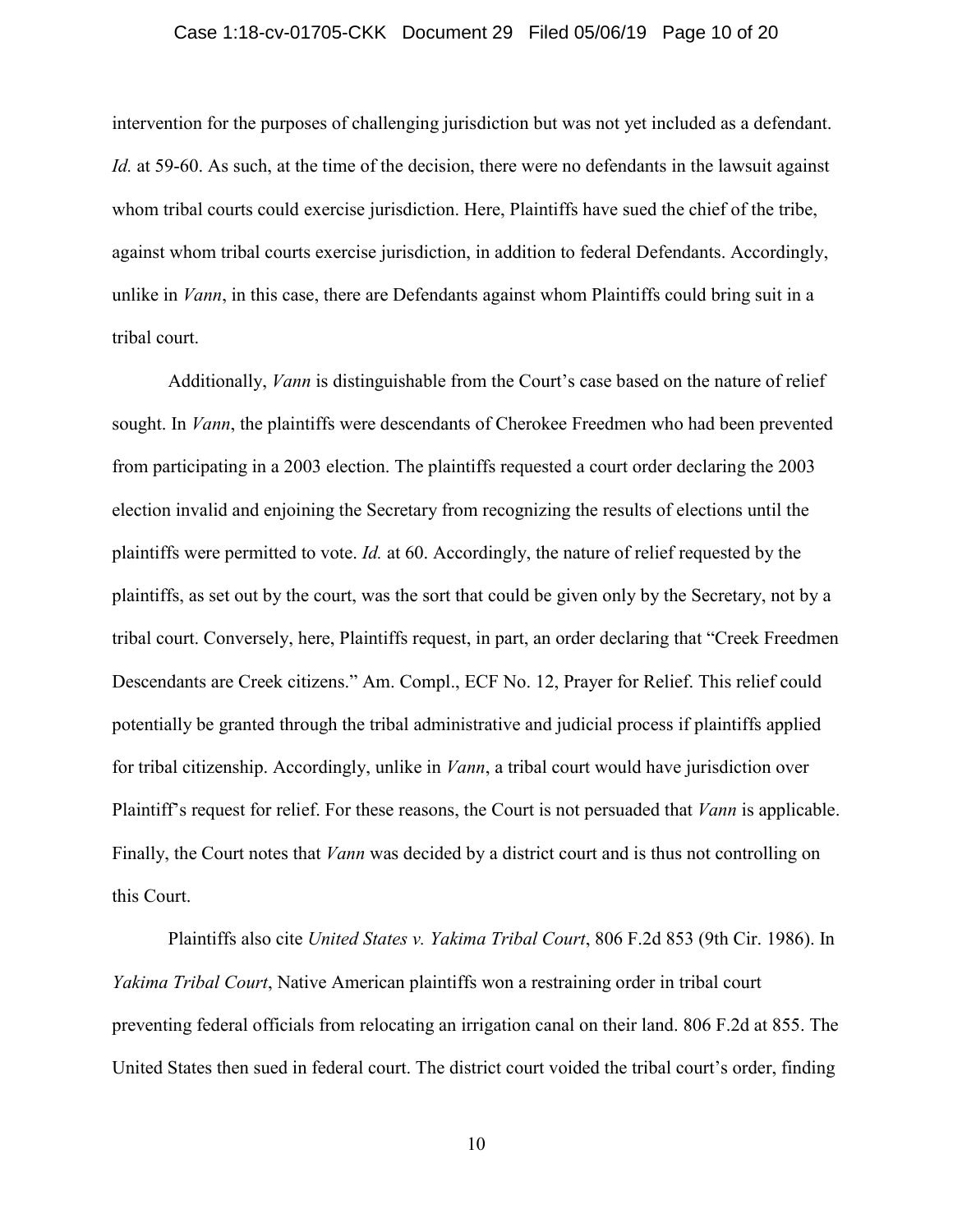### Case 1:18-cv-01705-CKK Document 29 Filed 05/06/19 Page 11 of 20

that the tribal court lacked jurisdiction to enjoin federal officials from performing their duties. *Id.* The tribal defendants appealed, arguing that the United States should have appealed the tribal court's order to the tribal appellate court prior to bringing suit in federal court. The Ninth Circuit disagreed, finding that "exhaustion was pointless because the tribal court jurisdiction was clearly foreclosed by the sovereign immunity of the United States." *Id.* at 860-61.

The Court finds that *Yakima Tribal Court* is not persuasive here. In *Yakima Tribal Court*, the Ninth Circuit found that tribal exhaustion was not necessary because the tribal courts could not provide the Native American plaintiffs with the relief they requested as, under the doctrine of sovereign immunity, the tribal courts did not have jurisdiction to order the United States to relocate the irrigation canal. As this was the only relief requested by the plaintiffs, tribal exhaustion could not have provided the plaintiffs with their requested relief. Conversely, here, Plaintiffs request, in part, an order declaring that "Creek Freedmen Descendants are Creek citizens." Am. Compl., ECF No. 12, Prayer for Relief. Tribal courts have jurisdiction over matters of tribal citizenship. As such, tribal exhaustion through the proper administrative and judicial channels has the potential to afford Plaintiffs their requested relief. Accordingly, *Yakima Tribal Court* is not persuasive.

The parties did not cite, and the Court could not find, any decision within this Circuit which directly addressed the question of whether or not a plaintiff must exhaust tribal remedies when the plaintiff sues both tribal and federal defendants. However, the Court is persuaded by cases in other circuits concluding that exhaustion is required.

In *Smith v. Moffett*, 947 F.2d 442 (10th Cir. 1991), the Native American plaintiff sued various federal officials, tribal officials, and private individuals for violations of his civil rights. The district court dismissed the case. But, the Tenth Circuit vacated and remanded because "the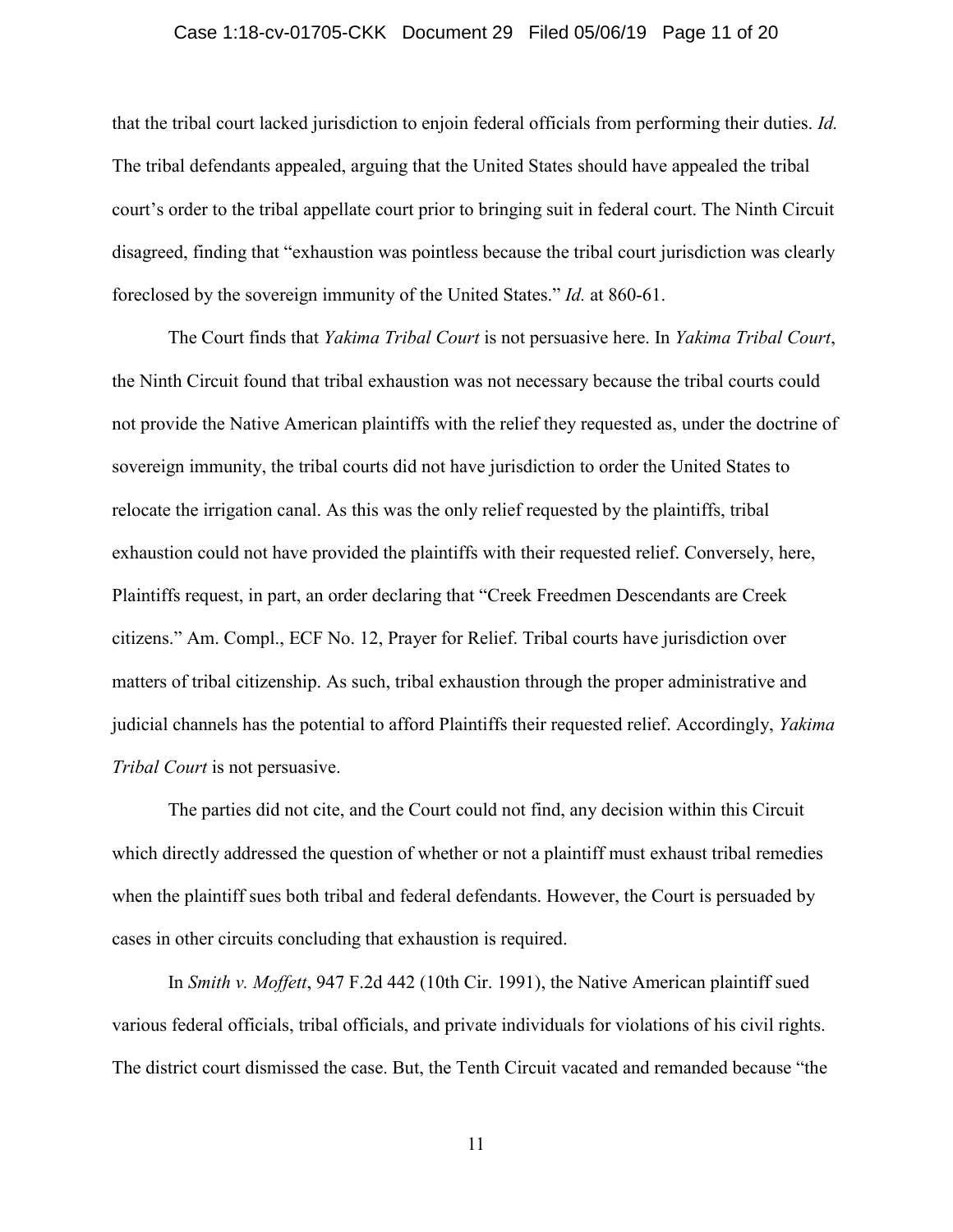### Case 1:18-cv-01705-CKK Document 29 Filed 05/06/19 Page 12 of 20

record fail[ed] to disclose whether [the plaintiff] exhausted his tribal remedies." 947 F.2d at 443. The court explained that, based on concerns of comity and tribal sovereignty, the tribal courts should have had the opportunity "to make an initial determination of tribal jurisdiction over matters arising on Indian reservations." *Id.* at 144. The court went on to state that "the fact that some of the parties in [the plaintiff's] case are non-Indians is immaterial to this analysis." *Id.*

Plaintiffs contend that this case is not instructive as "the federal officers sued were determined to be subject to tribal jurisdiction and thus exhaustion was appropriate." Pls.' Opp'n to Def. Floyd, ECF No. 25, 20. But, the focus of the court's analysis was not on whether the tribal court had jurisdiction over the specific *defendants* named in the plaintiff's federal court lawsuit. Instead, the court's focus was on whether or not the tribal court had jurisdiction over the plaintiff's *claims* brought in federal court. *See Id.* at 443 ("[b]ecause the *claims* not necessarily barred by these immunities may have arisen on the reservation…") (emphasis added), ("…the *events underlying [the plaintiff's] claims* occurred almost exclusively on a Navajo reservation.") (emphasis added), 444 ("… federal courts have acknowledged the need to allow tribal courts to make an initial determination of tribal jurisdiction *over matters arising on Indian reservations*.") (emphasis added).

In the case currently before the Court, the crux of Plaintiff's Complaint is the issue of tribal citizenship. Focusing on the nature of Plaintiffs' claims in this case, the Court concludes that issues of tribal citizenship are of the type which should first be decided through the tribal administrative and judicial process, regardless of whom Plaintiff has sued in federal court.

The Court is also persuaded by *Middlemist v. Secretary of the United States Department of the Interior*, 824 F. Supp. 940 (D. Mont. 1993), *aff'd*, 19 F.3d 1318 (9th Cir. 1994). In *Middlemist*, the plaintiffs filed suit against tribal officials alleging the invalidity of a tribal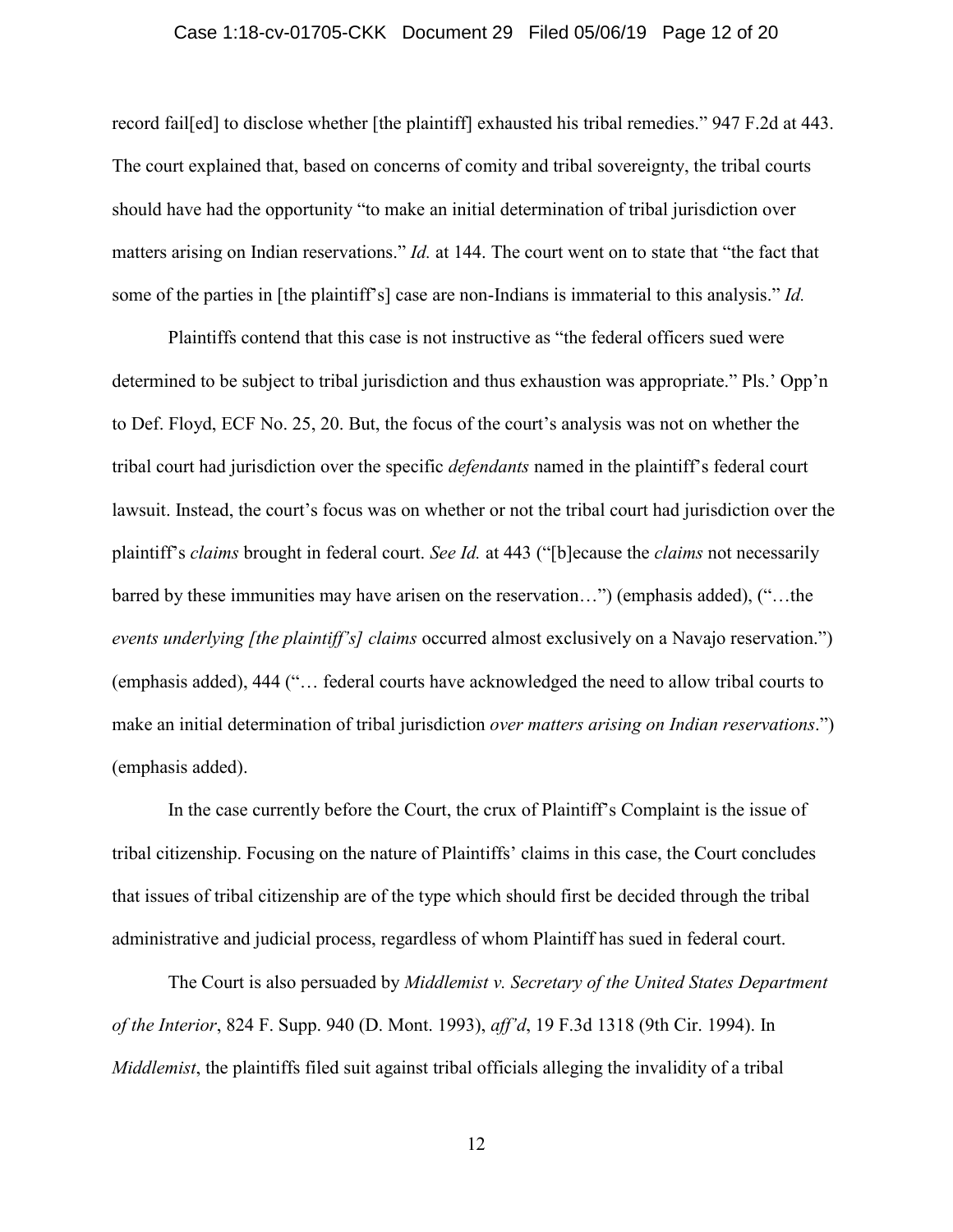### Case 1:18-cv-01705-CKK Document 29 Filed 05/06/19 Page 13 of 20

ordinance which allowed the tribe to exercise regulatory jurisdiction over activities of nonmembers within the reservation though the requirement of certain permits. Plaintiffs also sued federal officials for their role in approving and funding the tribal ordinance. 824 F. Supp. at 942. The plaintiffs had not applied for a permit, or otherwise been rejected for a permit, as was required under the ordinance. The court dismissed the case without prejudice pending exhaustion of tribal remedies. *Id.* at 947.

The *Middlemist* plaintiffs argued that exhaustion of tribal remedies was impossible because the tribal court lacked jurisdiction over the federal defendants. *Id.* at 946-47. The plaintiffs went on to explain that they could not comply with the exhaustion requirement because they could not file an identical case in tribal court. *Id.* But, the court determined that the plaintiffs had "misconstrued the exhaustion requirement." *Id.* at 946. The court explained that "[c]ompliance with the exhaustion requirement … does not demand the impossible of Plaintiffs as they suggest. Plaintiffs are not required to file a case in Tribal Court which includes the Federal Defendants. Plaintiffs may seek such relief in Tribal Court as is possible under the law and, once that is accomplished, may seek further relief in this court." *Id.* The court found that the issues concerning the federal defendants in the federal court case "[were] the same basic issues underlying the rest of the action and could be presented in Tribal Court without the Federal Defendants." *Id.* As such, the plaintiffs could sue the tribal defendants in tribal court, arguing that the ordinance was invalid. The tribal court's decision on the validity of the ordinance would be dispositive of the plaintiffs' claims against the federal defendants for approving and funding the ordinance. "Therefore, the necessary record could be developed in Tribal Court without the presence of the Federal Defendants." *Id.* at 947.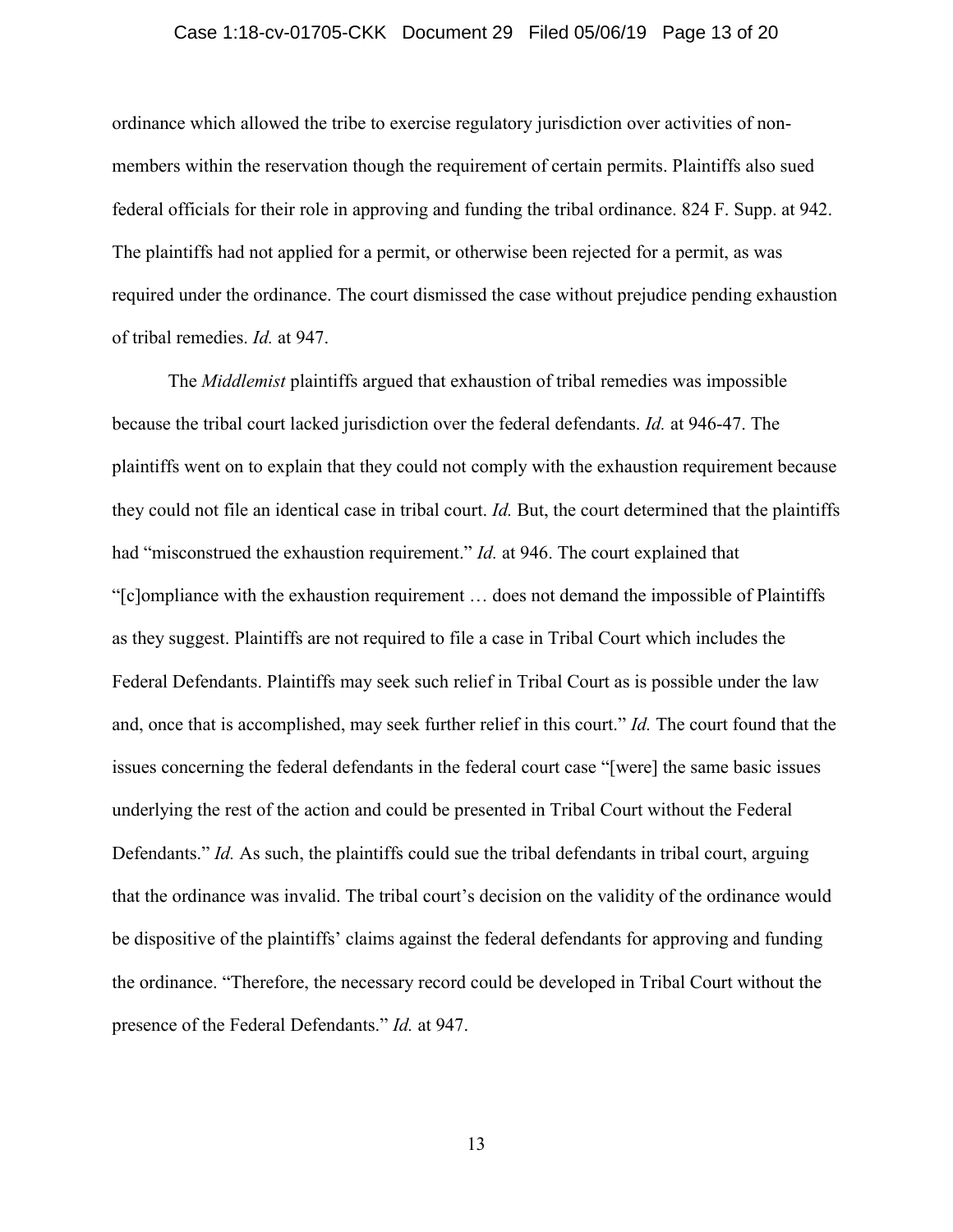### Case 1:18-cv-01705-CKK Document 29 Filed 05/06/19 Page 14 of 20

As in *Middlemist*, Plaintiffs' claims in this case can be brought in tribal court without federal Defendants. The crux of Plaintiffs' Complaint is that they should be granted tribal citizenship. Plaintiffs can apply for citizenship, and if denied, sue the non-federal defendants in tribal court. The validity of the citizenship decision would be dispositive of Plaintiffs' claims against federal Defendants for approving elections and providing funds for the tribe, to the exclusion of Plaintiffs. Even absent the presence of federal Defendants, the tribal court would be able to fully develop the necessary record which would aid the federal court in its subsequent decision.

Similarly, the Court finds instructive *Hall v. Babbitt*, 208 F.3d 218 (8th Cir. 2000) (per curiam). In *Hall*, a Native American plaintiff sued tribal and federal officials, arguing that the tribal chairman had misappropriated money set aside by federal statute to compensate Native Americans for the taking of their land. 208 F.3d at 218. The district court dismissed the action without prejudice to allow the tribal court to decide the plaintiff's claims in the first instance. *Id.* The Eighth Circuit affirmed. The court noted that, while the plaintiff had sued a federal defendant, the "complaint centers on an intra-tribal dispute." *Id.* As such, the court explained that the plaintiff "should be required to exhaust her tribal court remedies and that the tribal court should have a full opportunity to determine its own jurisdiction" *Id.*

Here, as in *Hall*, Plaintiffs have named federal Defendants in their district court lawsuit. But, Plaintiffs' Complaint "centers on an intra-tribal dispute"—whether or not the decedents of Freedmen should be granted tribal citizenship. *Id.* Because the dispute is intra-tribal in nature, and the role of the federal Defendants is ancillary in providing approval and funding for tribal actions, the Court finds that the tribal administration and judiciary should have a full opportunity to consider Plaintiffs' claims prior to the federal court.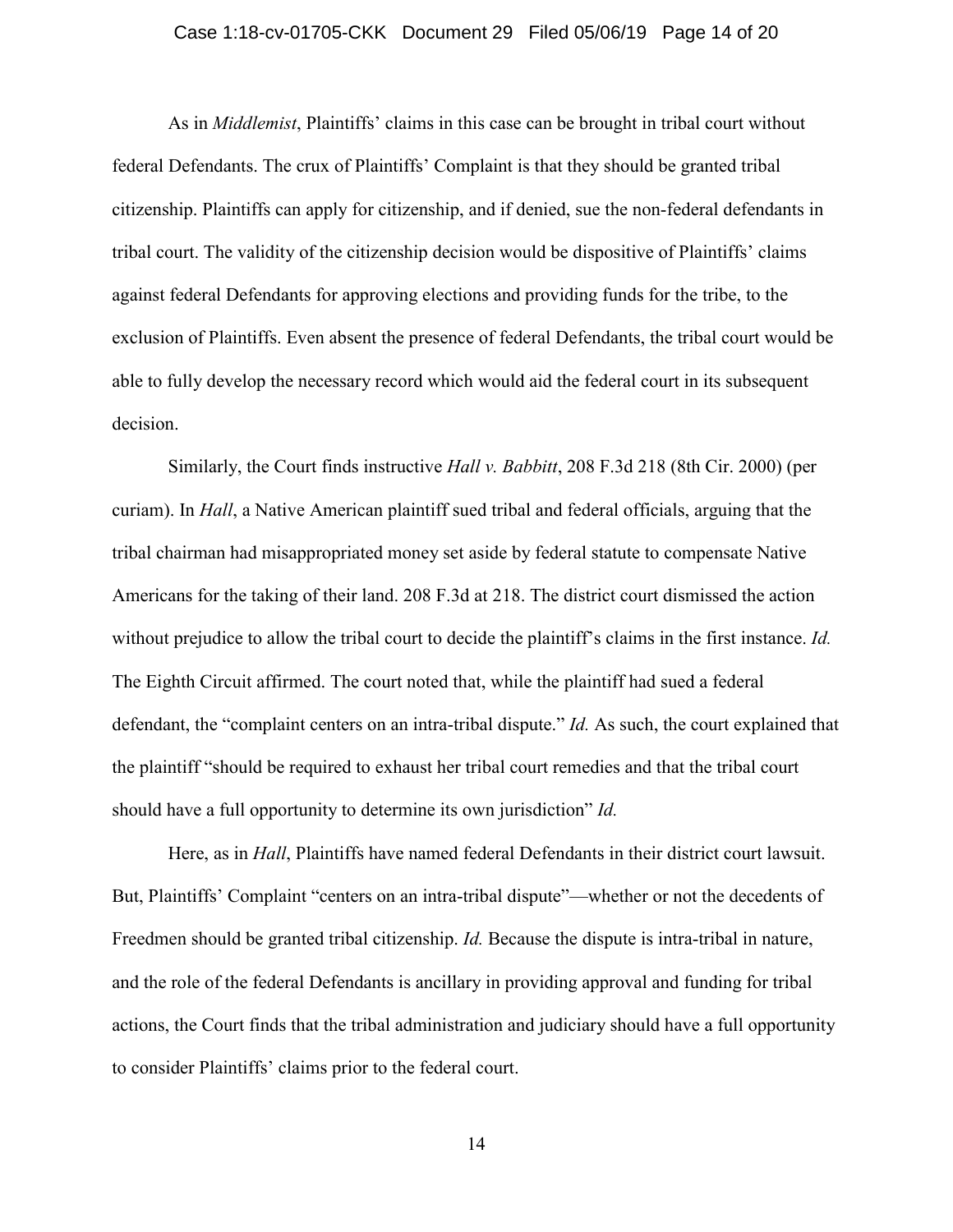#### Case 1:18-cv-01705-CKK Document 29 Filed 05/06/19 Page 15 of 20

A similar result occurred in *Smith v. Babbitt*, 875 F. Supp. 1353, 1367 (D. Minn. 1995), *aff'd*, 100 F.3d 556 (8th Cir. 1996). In *Smith*, Native American plaintiffs sued tribal and federal officials, alleging that proceeds from tribal gaming had been given to unqualified "members" of the tribe and withheld from qualified members of the tribe. 875 F. Supp. at 1356. The court dismissed the plaintiffs' claims and explained that the plaintiffs had failed to exhaust their tribal court remedies. The plaintiffs had filed suit in tribal court, but that suit was still pending when the plaintiffs also brought suit in federal court. The court explained that, even though the federal defendants in the district court suit were not party to the plaintiffs' tribal court suit, the plaintiffs' "tribal court action [was] premised on the same conduct and membership determinations as the underlying claims in [the federal court] proceeding." *Id.* at 1367. As such, the court required dismissal of the plaintiffs' federal lawsuit pending exhaustion of tribal remedies.

Plaintiffs argue that *Smith* is unhelpful because exhaustion was discussed only in dicta, the plaintiffs had already filed a suit in tribal court seeking similar relief, and the court did not discuss the possible lack of jurisdiction against the federal defendants. Pls.' Opp'n to Def. Floyd, ECF No. 25, 20 n.4. Even though the issue of exhaustion was discussed in dicta, the Court still finds the discussion in *Smith* to be instructive. The *Smith* court made clear that even if it had found that it had subject matter, the defendants' motion to dismiss "would nonetheless be granted because the Plaintiffs have failed to exhaust their tribal court remedies." 875 F. Supp. at 1366. Additionally, while the plaintiffs in *Smith* had a pending tribal court suit, unlike Plaintiffs here, Plaintiffs fail to explain why the presence of a pending suit in tribal court would be anything but a distinction without a difference. See *Crawford v. Genuine Parts Co., Inc.*, 947 F.2d 1405, 1407 (9th Cir. 1991) (explaining that "[w]hether proceedings are actually pending in the appropriate tribal court is irrelevant"). Finally, while the *Smith* court did not directly address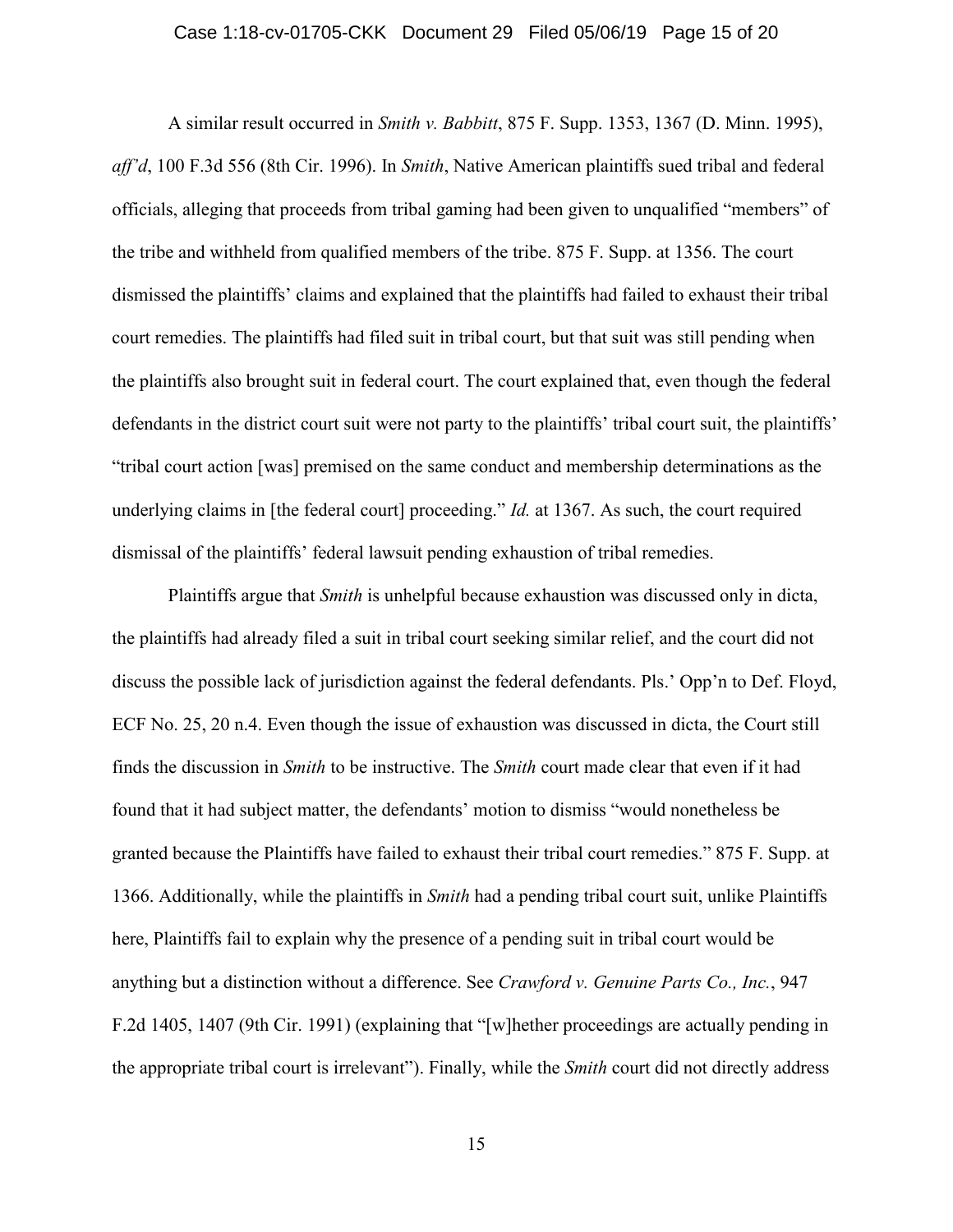#### Case 1:18-cv-01705-CKK Document 29 Filed 05/06/19 Page 16 of 20

the lack of jurisdiction against the federal defendants, the decision remains applicable to the facts currently before the Court. In *Smith*, what mattered was that, even if the parties differed, the issue before the tribal court was "premised on the same conduct and membership determinations as the underlying claims in [the federal court] proceeding." 875 F. Supp. at 1367. Similarly, here, Plaintiffs' request for citizenship through the tribal administrative and judicial process would be premised on the same conduct and membership determinations as the claims in this proceeding. Accordingly, *Smith* is instructive as to why tribal exhaustion should be required in this case.

Plaintiffs appear to misunderstand the nature of the tribal exhaustion requirement. The question is not whether Plaintiffs would be able to file this exact lawsuit in tribal court. Instead, the question is whether the tribal administrative and judicial process would be able to grant Plaintiffs the relief which they request. As Plaintiffs request citizenship, the exhaustion of tribal remedies has the potential to provide Plaintiffs with the requested relief. Exhibit 3, ECF No. 21- 4, Tit. 7 (providing a written procedure for applying for citizenship and appealing adverse determinations through the tribal court). If Plaintiffs fail to secure their requested relief, they may refile their lawsuit in federal court against both the tribal and federal Defendants. *See Tillett v. Lujan*, 931 F.2d 636, 640-41 (10th Cir. 1991) (requiring exhaustion in a case against tribal and federal defendants and noting that tribal exhaustion "does not preclude [the plaintiff] from thereafter bringing a suit in federal court"). In reviewing Plaintiffs' renewed claims, the federal court will have the benefit of a developed factual record and the expertise of tribal bodies on issues of tribal membership. Accordingly, the Court concludes that Plaintiffs are required to exhaustion their tribal remedies despite the tribal court's lack of jurisdiction over federal Defendants.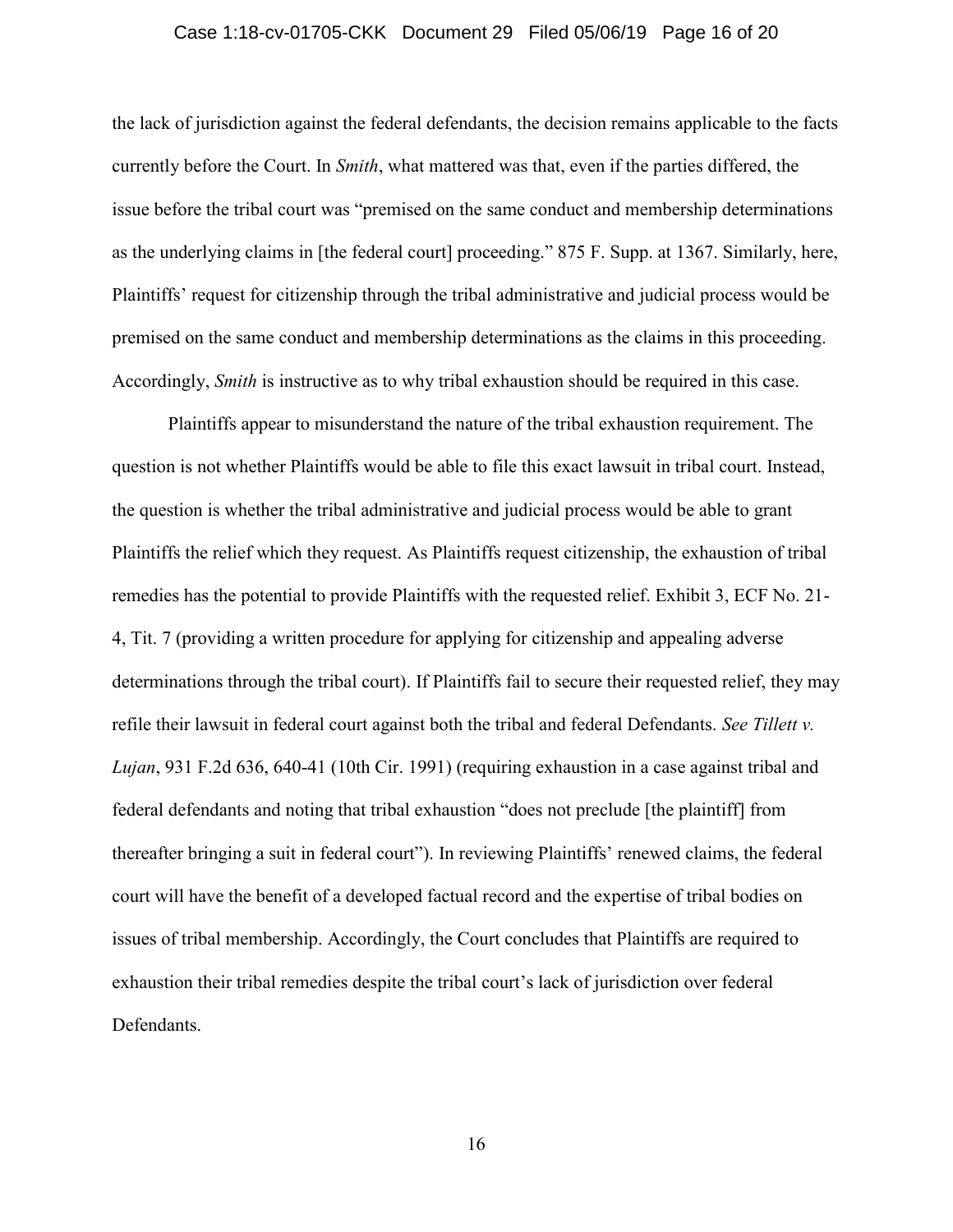# **B. Futility of Tribal Exhaustion**

Second, Plaintiffs argue that, even if tribal exhaustion were required, exhaustion should be excused as it would be futile. According to Plaintiffs, even if they had applied for citizenship through the tribal administrative and judicial process, they would have been denied. However, the Court finds that Plaintiffs have not alleged sufficient facts to establish that their applications for citizenship would be futile. Accordingly, the exhaustion requirement is not excused.

Exhaustion of tribal remedies is not required where exhaustion would be futile. *See Norton v. Ute Indian Tribe of Uintah and Ouray Reservation*, 862 F.3d 1236, 1243 (10th Cir. 2017). In order to invoke an exception to the tribal exhaustion doctrine, the party seeking the exception must make a "substantial showing of eligibility." *Id.* (internal quotations omitted). The United States Circuit Court for the District of Columbia Circuit ("D.C. Circuit") has not interpreted the futility exception in the context of tribal exhaustion. But, the D.C. Circuit has interpreted the futility exception in the context of various other exhaustion requirements. "The general rule in this circuit is that the exhaustion requirement 'may be waived in only the most exceptional circumstances.'" *Commc'ns Workers of America v. American Tel. and Tel. Co.*, 40 F.3d 426, 432 (D.C. Cir. 1994) (quoting *Peter Kiewit Sons' Co. v. United States Army Corps of Eng'rs*, 714 F.2d 163, 168-69 (D.C. Cir. 1983)). The D.C. Circuit has gone on to explain that "'[t]he futility exception is … quite restricted'" and is applied only when exhaustion "is 'clearly useless.'" *Id.* (quoting *Randolph-Sheppard Vendors of America v. Weinberger*, 795 F.2d 90, 105 (D.C. Cir. 1986)).

Plaintiffs contend that exhaustion would be futile based on the experiences of two Freedmen descendants, Fred Johnson and Ron Graham. Am. Compl., ECF No. 12,  $\P$  64-71. Between 1983 and 2003, Plaintiffs contend that the MCN Citizenship Board repeatedly denied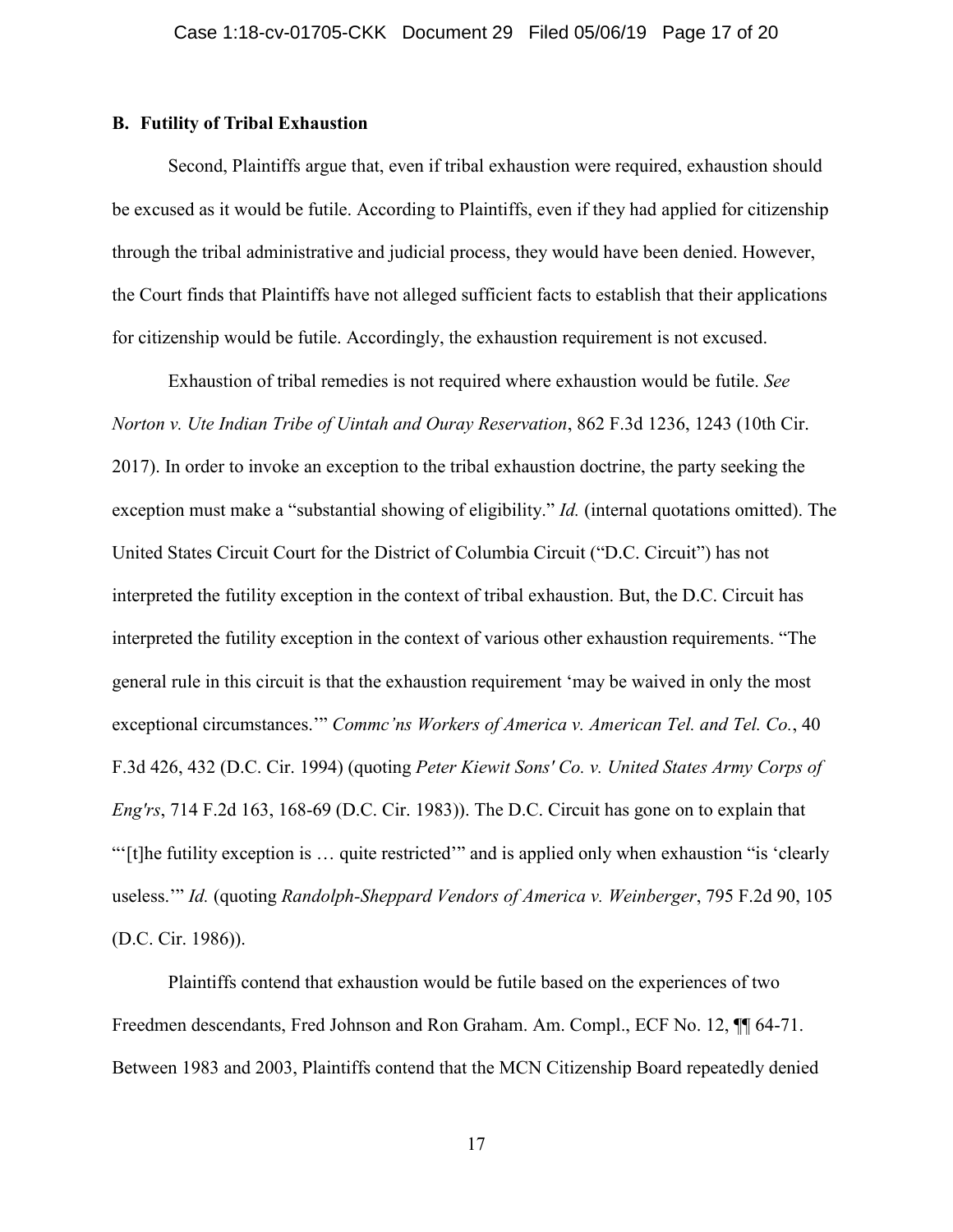### Case 1:18-cv-01705-CKK Document 29 Filed 05/06/19 Page 18 of 20

Mr. Johnson's and Mr. Graham's citizenship applications. *Id.* at  $\P$  65. In 2004, Mr. Johnson and Mr. Graham litigated the issue of citizenship before the MCN District Court. *Id.* at ¶ 64; *see also* Exhibit B, ECF No. 25-1 (MCN District Court decision). In tribal court, Mr. Johnson and Mr. Graham argued that the MCN Citizenship Board acted arbitrarily and capriciously and that all Freedmen descendants were eligible for citizenship pursuant to the Treaty of 1866, the MCN Constitution, and the MCN Citizenship Code. *Id.* at ¶¶ 66-67. In 2006, the MCN District Court issued a decision. The court did not reach the plaintiffs' substantive claims, instead finding that the Citizenship Board had not followed MCN law which required the Citizenship Board to process the plaintiffs' citizenship applications and the applications of other Freedmen descendants. *Id.* at ¶ 69. However, Plaintiffs allege that the Citizenship Board refused to comply with the district court order to process Mr. Johnson's and Mr. Graham's citizenship applications. *Id.* at  $\P$  70. And in 2007, the MCN Supreme Court reversed the district court's decision and refused to rule on the applicability of the citizenship provisions of the Treaty of 1866. *Id.* Instead, the MCN Supreme Court cursorily concluded that there was "no evidence that the Citizenship Board acted arbitrarily and capriciously." Exhibit C, ECF No. 25-1 (MCN Supreme Court decision).

Based on Mr. Johnson's and Mr. Graham's experiences with the tribal administrative and judicial citizenship process, Plaintiffs argue that it would be futile for them to apply for citizenship. Plaintiffs contend that it is clear from the face of their pleadings that relief from the MCN Citizenship Board or the tribal courts is at best "hypothetical." Pls.' Opp'n to Def. Floyd, ECF No. 25, 22.

The Court finds that Plaintiffs' anecdotal evidence of two other Freedmen descendants, not parties to this lawsuit, who applied for and were denied citizenship over a decade ago is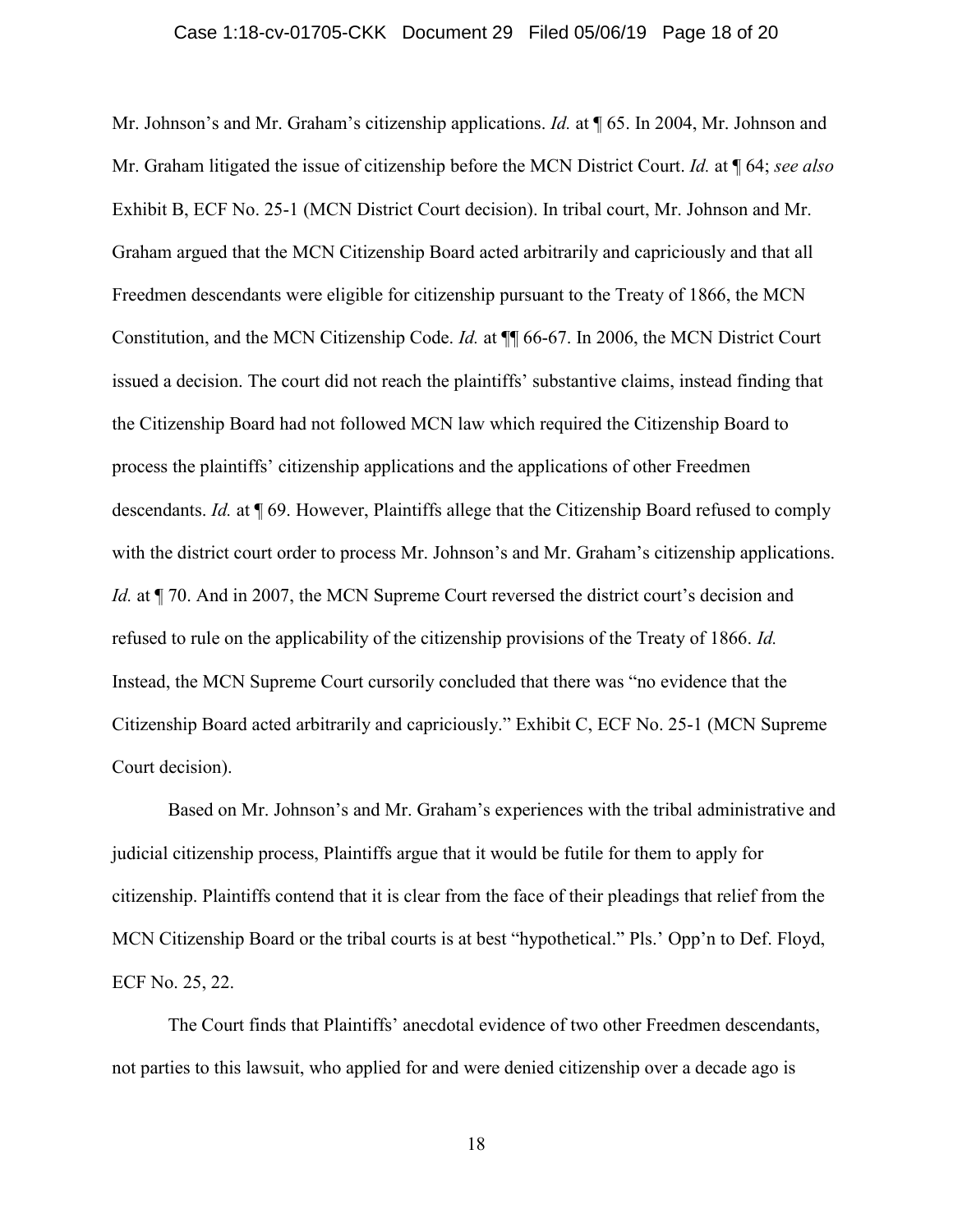### Case 1:18-cv-01705-CKK Document 29 Filed 05/06/19 Page 19 of 20

insufficient to establish futility. The MCN Citizenship Board, created by the tribal constitution, is tasked with making citizenship determinations. Exhibit 2, ECF No. 21-3, Art. III, §§ 1-4. Additionally, the tribal code contains an explicit, written procedure for applying for citizenship and appealing adverse determinations through the tribal courts. Exhibit 3, ECF No. 21-4, Tit. 7. The Court finds the presence of a detailed written procedure for applying for citizenship and for appealing adverse determinations to be evidence that a tribal remedy exists and is more than hypothetical.

Failed attempts to obtain a grant of citizenship from the MCN Citizenship Board as well as refusals by the tribal courts to reconsider adverse determinations may show that tribal exhaustion would be futile. But, Plaintiffs have failed to produce sufficient evidence that a remedy through the tribal process would be illusory in this case. Plaintiffs have cited only two other Freedmen descendants who were denied citizenship. These two Freedmen descendants are not parties in this case, and it is not clear how similarly situated the two men are to Plaintiffs. Additionally, the two Freedmen descendants were denied citizenship through the tribal process over a decade ago. Plaintiffs present no evidence that the same result would occur if they applied for citizenship today. Moreover, in assessing the claims of the two Freedmen descendants, the tribal courts never actually considered their substantive claims. Accordingly, the past decisions of the tribal District Court and the tribal Supreme Court cited by Plaintiff are not dispositive of Plaintiffs' citizenship claims. For these reasons, Plaintiffs have presented insufficient evidence to establish that the exhaustion of tribal remedies would be futile if Plaintiffs applied for citizenship today. *See Suarez v. Colvin*, 140 F. Supp. 3d 94, 101 (D.D.C. 2015) (explaining that the D.C. Circuit has erected an "extraordinarily high hurdle … for plaintiffs who wish to have the exhaustion requirement excused" based on futility).